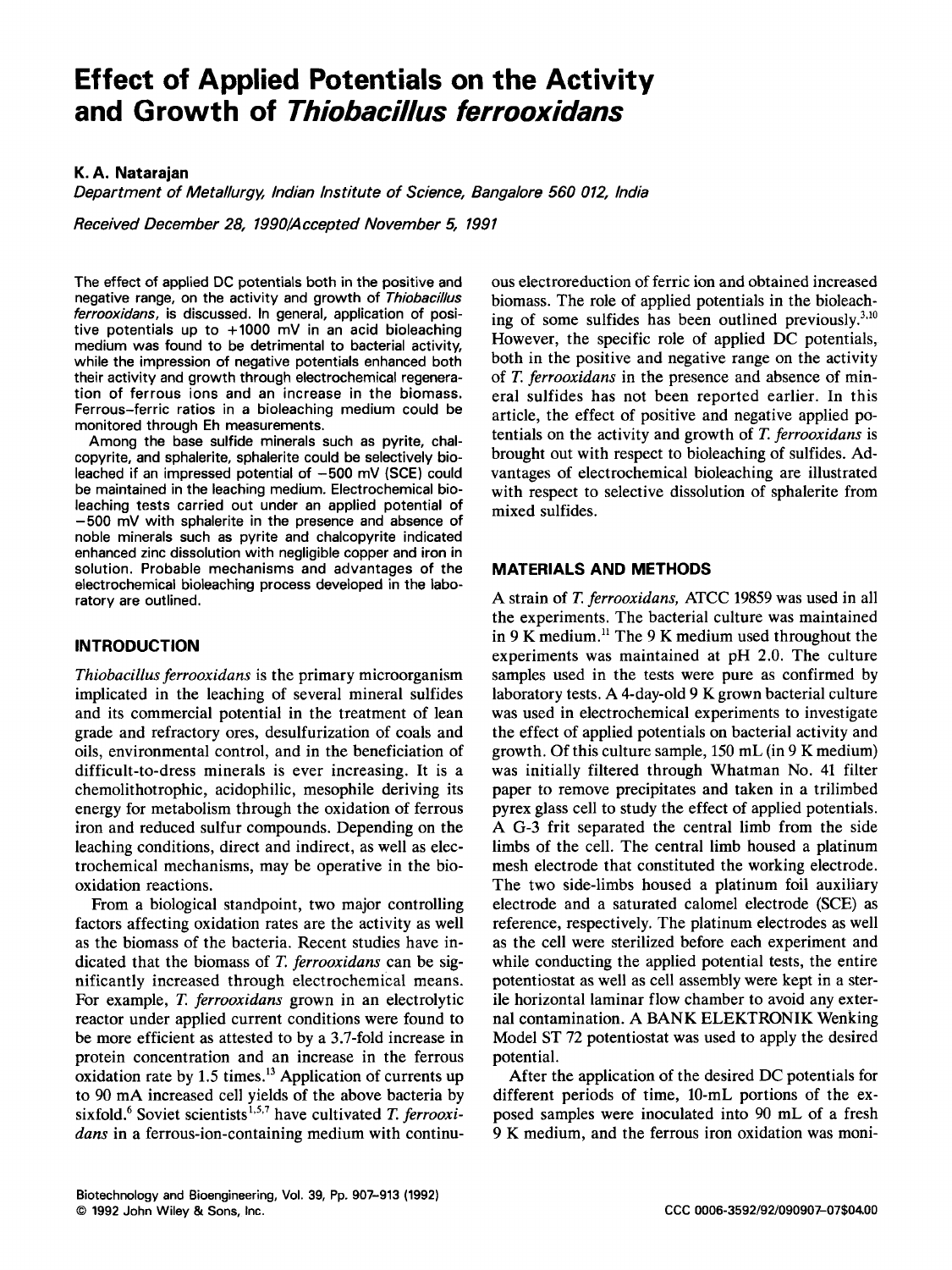tored. Corresponding uninoculated blanks were maintained for comparison purposes.

Iron-free cell suspensions were used in bioleaching experiments under applied potential in the presence of the mineral samples. For this purpose, 1 L of a 4-dayold bacterial culture was first passed through Whatman No. 41 filter paper in order to remove the precipitates. The filtrate was then centrifuged in Sorvall-RC 5B refrigerated centrifuge at 15,000 rpm in SS-34 rotor for 15 min. The pellet was suspended in a solution of sulfuric acid at pH 2.0 and allowed to stand for 2 h in a refrigerator to permit settling of any precipitate. The supernatant containing cells was again centrifuged as mentioned earlier. Washing with sulfuric acid was repeated until the cells were free from iron (as confirmed by a color test). The cell pellet was finally suspended in 100 mL of sulfuric acid (pH 2.0) and stored at 4°C.

In the inoculum, cell concentrations were maintained at **lo8** cells/mL.

Estimated protein content in the inoculum amounted to 0.024 mg/mL on an average, and this value was used as reference when increase in protein content after application of potentials was determined.

Highly mineralized samples of pyrite (97% pure), chalcopyrite (65% pure), and sphalerite (98% pure) were used in bioleaching tests at 5% pulp density, the particle size of all the mineral samples corresponding to 53-75  $\mu$ m. In tests involving binary mixtures of the above sulfides, the respective minerals were mixed in a 1:l ratio.

Electrochemical bioleaching tests under an applied potential using different sulfide minerals were carried out using a pyrex glass cell of cylindrical cross section with a capacity of about 200 mL. Thermostated water was circulated through an outer glass jacket in the cell to maintain a constant temperature of 30°C. Five grams of the mineral sample was taken in 100 mL of 0.9 K Fe medium. A platinum mesh electrode submerged into the mineral slurry served as the working electrode. A platinum foil auxiliary electrode was introduced into the cell close to the working electrode, but separated through a fritted tube compartment. A saturated calomel electrode connected through a Luggin capillary served as the reference electrode. The mineral slurry was agitated using a magnetic stirrer. Desired potentials were applied through a BANK ELEKTRONIK Wenking Model **ST** 72 potentiostat. A 10% iron-free inoculum was used in all the tests, while the corresponding uninoculated blanks contained a 5% alcoholic thymol solution.

Copper, zinc, and total iron in leach solutions were analyzed using an atomic absorption spectrophotometer, while ferrous and ferric ion concentrations were monitored using visible spectrophotometry.<sup>12</sup> Eh and pH of the medium were also frequently monitored. Bacterial cell numbers were estimated by direct microscopic count using a Petroff-Hausser counter. Cell biomass in solutions was also estimated indirectly through determination of total protein.'

## **RESULTS AND DISCUSSION**

#### **Effect of Applied Potentials on Bacterial Activity and Growth**

The effect of applied DC potentials on the growth and activity of *T. ferrooxidans* was studied in the range of +1000 mV to  $-1000$  mV (SCE). Eh, pH, Fe<sup>++</sup>, and  $Fe<sup>+++</sup>$  levels in solution as a function of time were monitored. Under an impressed potential of  $+1000$  mV for a period of up to **4** h, no significant changes in Eh, pH, and ferric ion concentrations were observed. These experiments were carried out in the 9 K medium where all the ferrous sulfate was oxidized to the ferric state by initial bacterial growth. Bacterial culture in the 9 K-grown medium was used as such. The ferric ion concentration in the medium remained constant at about 4.4 g/L throughout, and there was no ferrous iron traceable. The redox potential too remained at about 600 mV (SCE) with a little change in pH. This could be expected because there was no ferrous iron produced under the influence of the applied potential. Prolonging the duration of the above experiment up to 8 h yielded similar values for these parameters. At the end of different periods of exposure, 10-mL portions of the bacterial suspension were removed from the electrolytic cell and inoculated into 90 mL of a fresh 9 K medium at pH 2.0, and the ferrous iron oxidation by the bacteria was monitored. Typical results are illustrated in Figure 1. As could be readily seen, the bacterial activity was deleteriously affected with increasing periods of imposed potential. Compared to an unexposed control, there was significant increase in the lag periods for ferrous oxidation by the bacteria after exposing to  $+1000$  mV. For periods beyond about **4** h, under the applied potential, the ferrous oxidation activity of bacteria was observed to be completely crippled. Such an inhibitory effect was also found to be irreversible in that even prolonged subculturing of the exposed bacteria in fresh 9 K media did not bring back their iron oxidation ability.

It is known that nascent oxygen will be generated under electrolytic conditions in an acid medium, and the bacterial deactivation observed earlier could be attributed to this electrochemical effect. Also, under electrolytic conditions, oxygen is liberated under pressure. Cursory tests have indicated that growth of *T. ferrooxi*dans was impeded when pure oxygen was bubbled into an inoculated 9 K medium instead of air. Atomic oxygen as well as intermediates such as  $H_2O_2$  generated in an acid medium under electrolytic conditions can interfere with bacterial metabolism and reproduction.' Also, all the iron in the medium was essentially present in the ferric state under the influence of the positive (oxidizing) potential, and, hence, no ready energy source for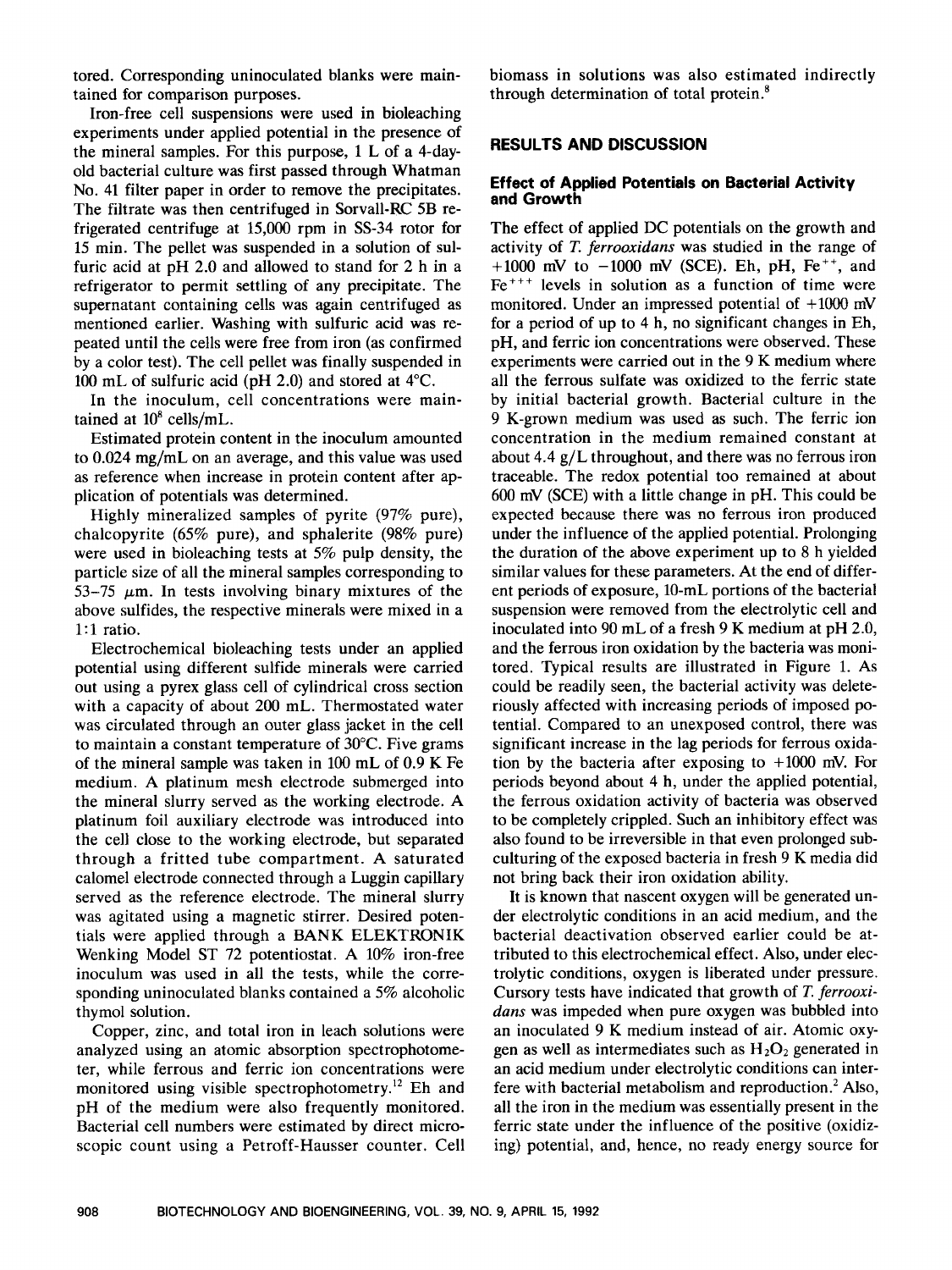

*ferrooxidans.*  **Figure 1. Effect of period of application of** +lo00 **mV** on **ferrous iron oxidation by** *Thiobacillus* 

the bacteria was available. To prove the earlier conclusion, further tests under similar applied potential conditions were carried out in the presence of oxygen scavengers and ferrous iron in the bacterial medium. Glutathione (GSH) and sodium sulfite were used as oxygen scavengers, while chemical ferrous sulphate and pyrite mineral served as ferrous ion-yielding substrates. The presence of even a small quantity **of** glutathione  $(1 \mu M)$  could minimize and ultimately prevent inhibition of bacterial activity caused by positive applied potentials. Similarly, in the presence of up to  $10 \text{ g/L}$  of sodium sulfite, there was no deleterious effect caused by the applied positive potential of  $+1000$  mV. The earlier observations indicate that by the simultaneous removal of electrolytically generated oxygen, the deleterious effect of positive applied potentials could be controlled. Likewise, if sufficient ferrous iron concentrations in the medium could be maintained during the application of the positive potentials, no deleterious effect could be observed. Results of tests carried out in the presence of 9 g/L of ferrous iron during the application of  $+1000$  mV up to **4** h duration confirmed the earlier observation. The results indicate that if the electrolytically generated oxygen is effectively consumed (removed), its deleterious effect on bacterial growth and activity could be minimized. Also, ensuring the presence of sufficient ferrous iron in the medium during application of potential would not only provide the energy source for the bacteria, but it would also lead to oxygen removal through chemical ferrous iron oxidation.

In another test, a sterlized sample of  $-75 + 53 \mu m$ pyrite mineral at *5%* pulp density was added to the medium during application of positive potentials. A considerable portion of the bacteria was found to be associated with the pyrite mineral under the conditions, which, when reinoculated into a fresh 9 K medium, oxidized all the ferrous iron just as an unexposed bacterial culture. Scanning electron microscopic examination of the exposed pyrite mineral samples revealed the presence of a large number of bacterial cells attached to the mineral substrate. Also, the mineral attached bacteria were separated through centrifugation, and subsequent protein estimation after alkaline digestion of the mineral sample indicated the presence of significant bacterial association with the pyrite surface.

All the earlier experimental observations indicate that the deleterious effect of positive applied potentials on bacterial activity could be due to the absence of ferrous iron as well as the generation of nascent oxygen under electrolytic conditions.

The effect of negative applied potentials on the activity of *T. ferrooxidans* was then similarly studied. Potentials of  $-100$ ,  $-200$ ,  $-500$ , and  $-1000$  mV were applied for this purpose, and the various parameters such as Eh, pH, ferrous and ferric concentrations were continuously monitored in the medium. No ferrous iron was initially present in the medium. (Only ferric iron was present .) Typical results corresponding to applied potentials of  $-500$  and  $-1000$  mV are presented in Tables I and II. Unlike the case with  $+1000$  mV, the application of negative potentials resulted in the electrochemical reduction of ferric iron to the ferrous form with a corresponding decrease in solution Eh. Ferric ion was reduced at a relatively higher rate at  $-1000$  mV than at -500 mV. Further tests using chemical ferric sulphate indicated that after about 90 min of application of the negative potentials, almost 92% of ferric iron was reduced under  $-1000$  mV potential compared to a value of about  $65\%$  under  $-500$  mV. Thus, more time would be

**Table I.**  $E_{\text{SCE}}$ , pH,  $\text{Fe}^{++}$  and  $\text{Fe}^{+++}$  changes in *T. ferrooxidans* culture when exposed to  $-500$  mV.

|                           | 0   | $15 \text{ min}$ | $30 \text{ min}$ | 2 <sub>h</sub> | 4 h |
|---------------------------|-----|------------------|------------------|----------------|-----|
| $E_{SCE}$ (mV)            | 600 | 500              | 460              | 400            | 360 |
| pН                        | 2.0 | 2.0              | 1.9              | 1.9            | 1.9 |
| $Fe^{++}$ (mg/mL)         |     | 0.7              | 1.4              | 2.8            | 3.8 |
| $\text{Fe}^{+++}$ (mg/mL) | 4.4 | 3.7              | 3.0              | 1.6            | 0.6 |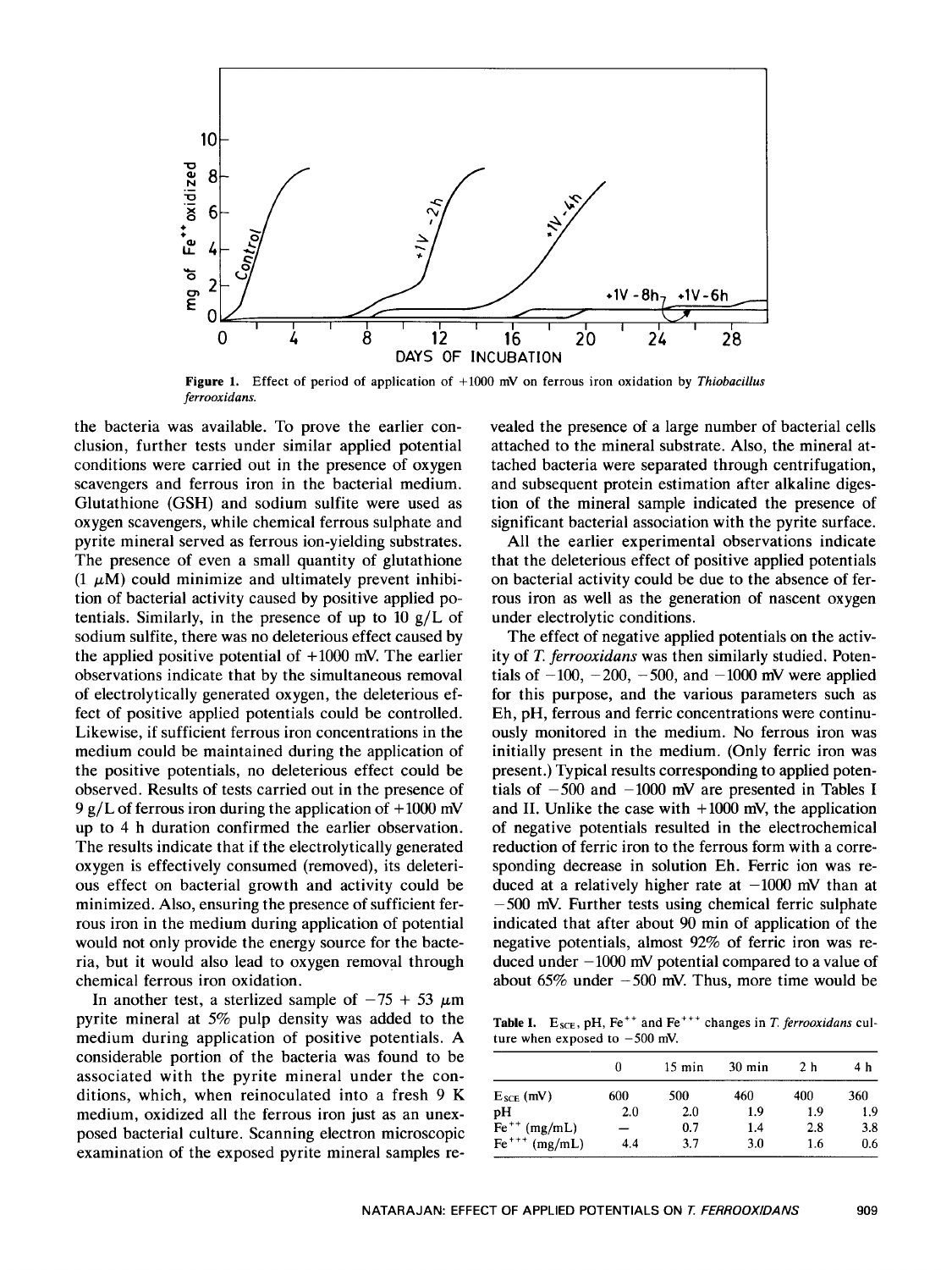**Table II.**  $E_{\text{SCE}}$ , pH,  $\text{Fe}^{++}$ , and  $\text{Fe}^{+++}$  changes in *T. ferrooxidans* culture when exposed to  $-1000$  mV.

|                          |     | $15 \text{ min}$ | $30 \text{ min}$ | 2 h | 4 h |
|--------------------------|-----|------------------|------------------|-----|-----|
| $E_{SCE}$ (mV)           | 630 | 480              | 460              | 380 | 230 |
| pН                       | 2.0 | 1.8              | 1.7              | 1.6 | 1.4 |
| $\text{Fe}^{++}$ (mg/mL) |     | 1.4              | 2.1              | 4.5 | 4.8 |
| $Fe^{+++}$ (mg/mL)       | 5.0 | 3.6              | 2.9              | 0.5 | 0.2 |

required to reduce all the ferric iron under lower negative potentials. Further, the rate at which ferric iron was reduced at a fixed negative potential was also found to be a function of the initial ferric ion concentration in the culture medium. For example, at an applied potential of  $-800$  mV, while almost  $90\% - 95\%$  of ferric ion was reduced at the end of about **2** h, for an initial ferric iron concentration in the range of  $4.5-8.5$  g/L, only about 80% was so reduced if the initial ferric concentration was about  $1-2$   $g/L$ . It is pertinent to mention in this context that the ferric ion levels generally encountered in 9 K-grown bacterial cultures are of the order of  $4-5$  g/L. Under such negative potentials, bacterial activity was not found to be inhibited as in the case under positive potentials. Ready availability of electrolytically generated ferrous ions in the medium ensured a continuous supply of the energy source for the bacteria.

However, in the absence of any iron species in the medium, the effect of applied potentials on the activity of *T. ferrooxidans* has to be viewed differently. To test this, iron-free cell suspensions of the bacteria were suspended in iron-free 9 K medium  $(10^8 \text{ cells/mL})$ , and DC potentials of  $-500$  and  $-1000$  mV were applied for different periods of time. It was observed that, although the cell numbers as well as the protein content remained more or less the same in the unexposed control, there was a drastic decrease in protein content with time in the inoculated medium when exposed to the earlier described DC potentials in the absence of ferrous iron. Virtually, no viable cells in the media exposed to  $-500$  mV could be seen under the microscope after **4** days. The results indicate that an induced electrical field could affect bacterial metabolism as well. The role of ferrous iron in offsetting the deleterious effect of applied potentials also becomes clear.

Bacterial generation time is also affected under electrolytic growth conditions. Results of a few cursory tests indicated that the doubling period for the T. *ferrooxidans* strains used in this study was about 16 h under normal growth conditions in 9 K medium, while it decreased to about 10 h under an applied potential of -500 mV in the same medium. There was also clear evidence to indicate a significant increase in the biomass if the cell cultures grown in 9 K medium were exposed to negative potentials, such an increase being promoted under aeration. Experiments were performed using a 4-day-old culture of T. *ferrooxiduns* under an applied potential of  $-500$  mV for periods extending upto 8 days in the presence and absence of aeration. Sterile air at a rate of 80 mL/min was introduced into the cell for purposes of aeration. There was a 10-fold increase in the biomass under aeration as established by increase in protein content and cell number. On the other hand, in the absence of aeration, only about a fourfold increase in biomass was observed under similar experimental conditions.

Measurements of Eh in a bioleaching system could serve as an indicator of bacterial growth and activity. Results presented in Figure 2 illustrate this point. The measured Eh values attained a lower steady state corresponding to complete conversion of ferric to ferrous iron.

#### **Electrobioleaching of Sulfide Minerals**

In any acid bioleaching system, ferric ions are continuously generated because of bacterial activity. If a negative DC potential could be maintained in a bioleaching reactor, a continuous and efficient reconversion of the biochemically produced ferric iron to the ferrous state could be achieved. Such an imposition of a DC potential would be advantageous at least in two respects:

- 1. Ensuring a continuous in situ supply of the ferrous iron energy source for the bacteria without the necessity for replenishing the ferrous iron externally.
- 2. Effectively minimizing and often eliminating an excessive build up of ferric iron (which is not conducive for bacterial activity). Precipitation of iron in the form of hydroxides and jarosites can also be controlled under the conditions described earlier.

Both of these effects achieved under electrolytic conditions would improve bioleaching rates, besides their



**Figure 2. Variation** of **redox potential and pH with time indicating reduction of ferric to ferrous iron under an applied potential** of *-500* **mV.**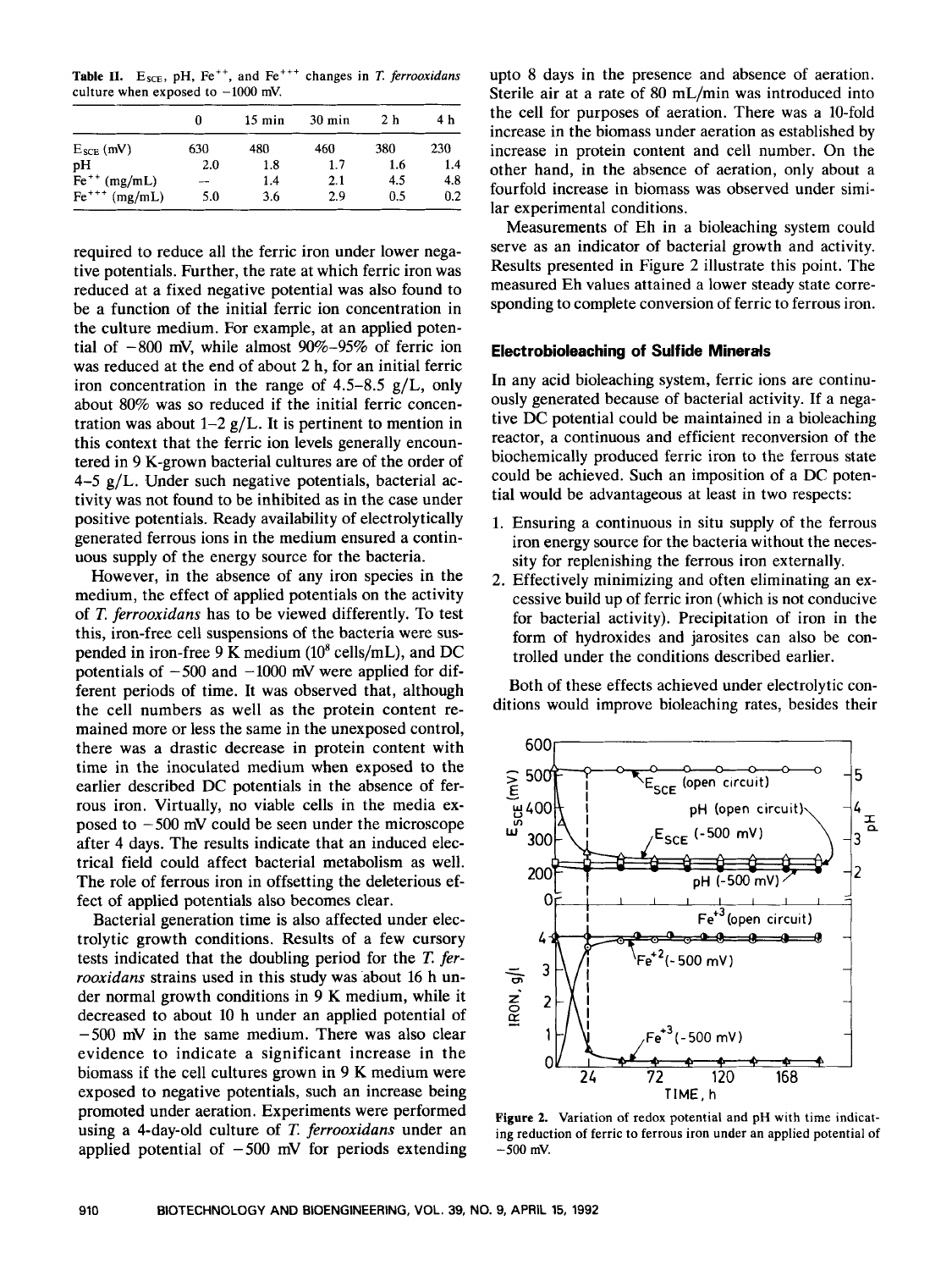contribution toward increasing the biomass, as mentioned already.

In an electrochemical bioleaching system, ferrous iron oxidation by the bacteria takes place simultaneously with the electrochemical reduction of ferric iron. Two opposing reactions, i.e., bacterial oxidation of ferrous iron and electrolytic reduction of biologically generated ferric iron thus take place, and their rates need to be so optimized as to increase bioleaching rates.

Applied potentials would also aid the dissolution of jarosites and iron-oxyhydroxides formed in an acid medium.

Let us now examine the role of applied potentials in the bioleaching of sphalerite. DC potentials in the range of  $-1000$  mV to  $+1000$  mV (SCE) were applied in an electrolytic cell containing the sphalerite mineral suspension for a period of 1 h and the resulting current and zinc dissolution monitored in the presence of the bacteria. It could be seen from Figure 3 that the dissolution of sphalerite would be promoted if an applied potential of about  $-500$  mV could be maintained in a bioleaching system. Detailed studies were carried out using sphalerite mineral samples in a 0.9 K Fe medium in the presence and absence of bacteria to bring out clearly the role of negative applied potential in enhancing zinc dissolution. Results are illustrated in Figure **4.** The following observations are noteworthy.



**Figure 3.** Variation **of** electrolytic current and zinc dissolution as a function of applied potentials (duration 1 h).



**Figure 4.** Dissolution of zinc from sphalerite as a function of time under an applied potential of  $-500$  mV in the presence and absence of *T.* ferrooxidans.

Zinc dissolution from sphalerite is enhanced under an applied potential of  $-500$  mV, even in the absence of *T. ferrooxidans.* Compared to chemical dissolution, electrochemical leaching of sphalerite is more efficient in an acid medium. This could be termed reductive dissolution under a negative potential that promotes the following reactions.

$$
ZnS + 2H^{+} = Zn^{++} + H_{2}S
$$
 (1)

$$
S + 2H^{+} + 2e^{-} = H_{2}S
$$
 (2)

$$
Zn + 2H^{+} = Zn^{++} + H_2
$$
 (3)

After about 100-h of leaching in the absence of bacteria, about 120 ppm of zinc were dissolved under the applied potential as compared to a value of only about 50 ppm caused by simple chemical leaching.

 $20\Box$ Bioleaching under the applied potential described earlier is more beneficial in that still higher leaching rates could be achieved by the combined action of bacteria and applied potential. Electrochemical reaction products such as H2S and *So* would be further oxidized by the bacteria promoting leaching. For example, after about 100 h of bioleaching in a 0.9 K Fe medium, almost two times more zinc were solubilized under applied poimpressed potential. Thus, the presence of the bacteria substantially increases zinc dissolution rates. As brought out earlier, the applied negative potential promotes bacterial activity through a continuous electrochemical re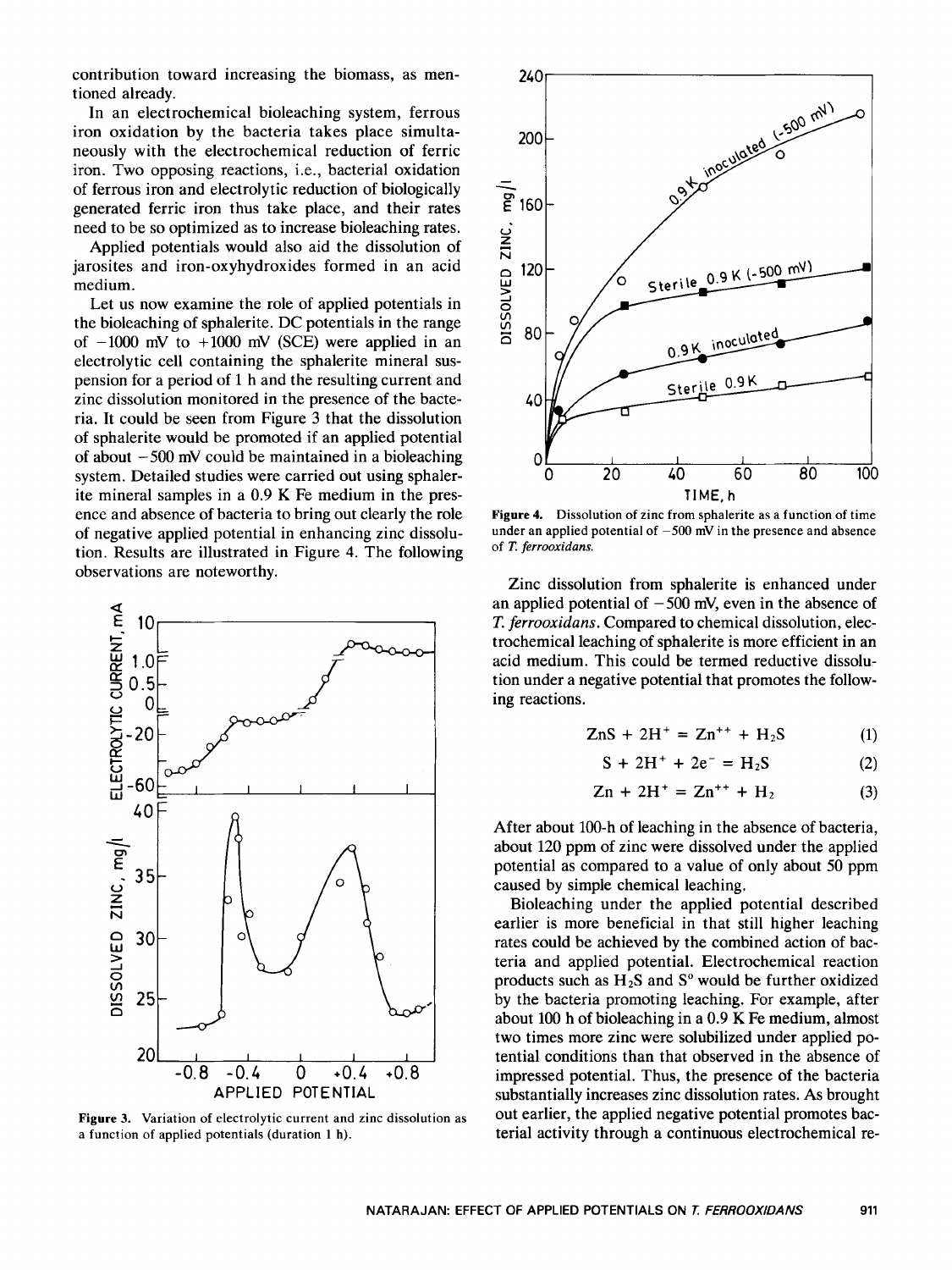generation of ferrous iron in the system as well as by increasing the biomass.

Sphalerite is electrochemically very active unlike pyrite and chalcopyrite, which are nobler minerals as evident from the rest potential values measured in a bioleaching medium.

| Mineral      | Rest potential (SCE) measured<br>in a bioleaching medium (mV) |  |  |
|--------------|---------------------------------------------------------------|--|--|
| Pyrite       | 450                                                           |  |  |
| Chalcopyrite | 310                                                           |  |  |
| Sphalerite   | $-10$                                                         |  |  |

Such an active behavior of sphalerite could be taken advantage of in achieving its selective dissolution from mixed sulfides. The role of galvanic interactions in the selective bioleaching of zinc from mixtures containing pyrite, chalcopyrite, and sphalerite has already been discussed elsewhere. $^{3,4,9}$ 

Electrochemical leaching behavior of the three base metal sulfides, i.e., pyrite, chalcopyrite, and sphalerite with respect to their dissolution tendencies under different applied potentials for a period of 1 h in a bioleaching medium (0.9 K) is illustrated in Figure *5.* In the negative range of applied potentials, only sphalerite exhibited a dissolution maximum at about **-500** mV unlike pyrite and chalcopyrite, both of which possess dissolution maxima only at positive applied potentials of about **+400** mV and +600 mV, respectively. Also, iron dissolution from chalcopyrite reaches a maximum only at positive potentials of the order of about 600-700 mV. The earlier observations indicate that higher selective dissolution of sphalerite could be attained from a mixture of



**Figure 5. Electrochemical dissolution of pyrite, chalcopyrite, and sphalerite in a bioleaching medium under different applied potentials.** 

the three sulfides if an applied potential of about - *500* mV could be maintained in a bioleaching reactor.

Under the influence of such a negative potential, dissolution of both pyrite and chalcopyrite would be minimized, while the bioleaching of sphalerite alone would be promoted. In the context of what has already been discussed, it could be reiterated that such negative applied potential would not only promote in situ electrolytic reduction of ferric ions, but also selective zinc dissolution.

Electrobioleaching of active-noble mineral mixtures would also involve the galvanic component besides the applied potential contribution in conferring selectivity of dissolution to the most active mineral in the combination. With the result, selective dissolution of the most active mineral would be further enhanced because three factors are now acting simultaneously, i.e., biological, applied potential, and galvanic effects. Typical results presented in Table I11 illustrate these facts quantitatively. The presence of pyrite and/or chalcopyrite along with sphalerite significantly enhances zinc dissolution with negligible dissolution of copper and iron.

## **CONCLUSIONS**

The following major conclusions could be arrived at based on this study:

- 1. Applied **DC** potentials in the range of +lo00 mV to -1000 mV **(SCE)** have an effect on the activity of *T.* ferrooxidans, depending on the magnitude and duration of impression of the potential. Generally, positive potentials tend to inhibit bacterial activity possibly because of electrolytic generation of nascent oxygen in the absence of ferrous iron availability. Such a deleterious effect could be minimized if a continuous supply of ferrous iron could be maintained in the electrolytic cell or by the addition of oxygen scavengers such as glutathione and sodium sulfite.
- 2. Application of negative **DC** potentials in the range of  $-500$  mV to  $-1000$  mV to a bacterial culture containing ferric iron effectively converts ferric iron to the ferrous state, promoting bacterial activity and growth.
- **3.**  Application of negative **DC** potentials helps not only in the regeneration of ferrous iron, but also decreases bacterial generation time with an increase in cell biomass.

**Table III.** Electrochemical bioleaching of sphalerite at  $-500$  mV **in the presence and absence of pyrite and chalcopyrite (96 h, ratio of mixing 1:l).** 

|                           | Amount dissolved (ppm) |    |    |  |  |
|---------------------------|------------------------|----|----|--|--|
| Mineral                   | Zn                     | Сu | Fe |  |  |
| Sphalerite alone          | 218                    |    |    |  |  |
| Sphalerite + pyrite       | 1100                   |    | 19 |  |  |
| Sphalerite + chalcopyrite | 1000                   | 25 | 18 |  |  |